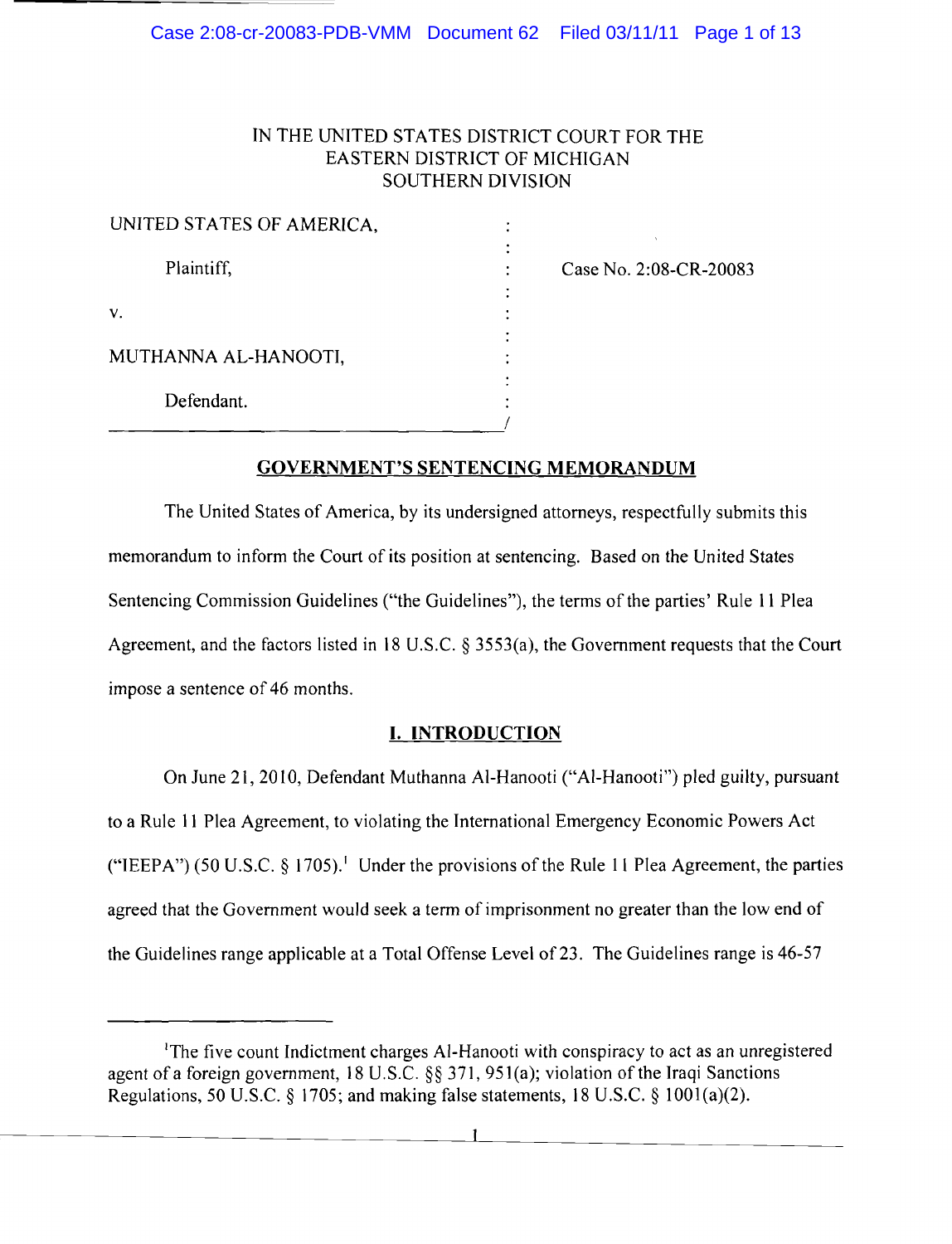months.

## **II. STATEMENT OF FACTS**

### **A. Defendant Muthanna AI-Hanooti**

According to the Presentence Investigation Report, Defendant is a naturalized U.S. citizen who came to the United States from Iraq in 1980. For most of the period between 1995 and 2006 Defendant was employed by Life for Relief and Development ("LRD"), a tax exempt charity created after the first Gulf War in response to the economic sanctions that the United States imposed on Iraq. Defendant performed a variety of functions directly for LRD, including public relations and lobbying, as well as through an entity called Focus on American and Arab Interests and Relations ("FAAIR"). Defendant was the President of FAAIR, which was funded and controlled by LRD. Defendant has told the FBI that FAAIR was formed to lobby against the sanctions that were imposed on Iraq during the Saddam Hussein regime and to promote good relations between the U.S. and Iraq.

### **B.** International Emergency Economic Powers Act

Under IEEPA, the President of the United States has the authority to deal with any unusual or extraordinary threat, arising in whole or substantial part outside the United States, to the national security, foreign policy or economy of the United States. IEEPA's purpose is to "delimit the President's authority to regulate international economic transactions during wars or national emergencies." *Sen. Rep.* 95-466, 95<sup>th</sup> Cong., 1<sup>st</sup> Sess 2 (1977); *see also United States v. Islamic American ReliefAgency,* 2009 WL 3834130, at \*I (W.O. Mo. Nov. 13,2009) (describing the history and purpose of IEEPA and the Iraqi Sanctions Regulations). IEEPA authorizes the President, upon declaring a national emergency with respect to such a threat, to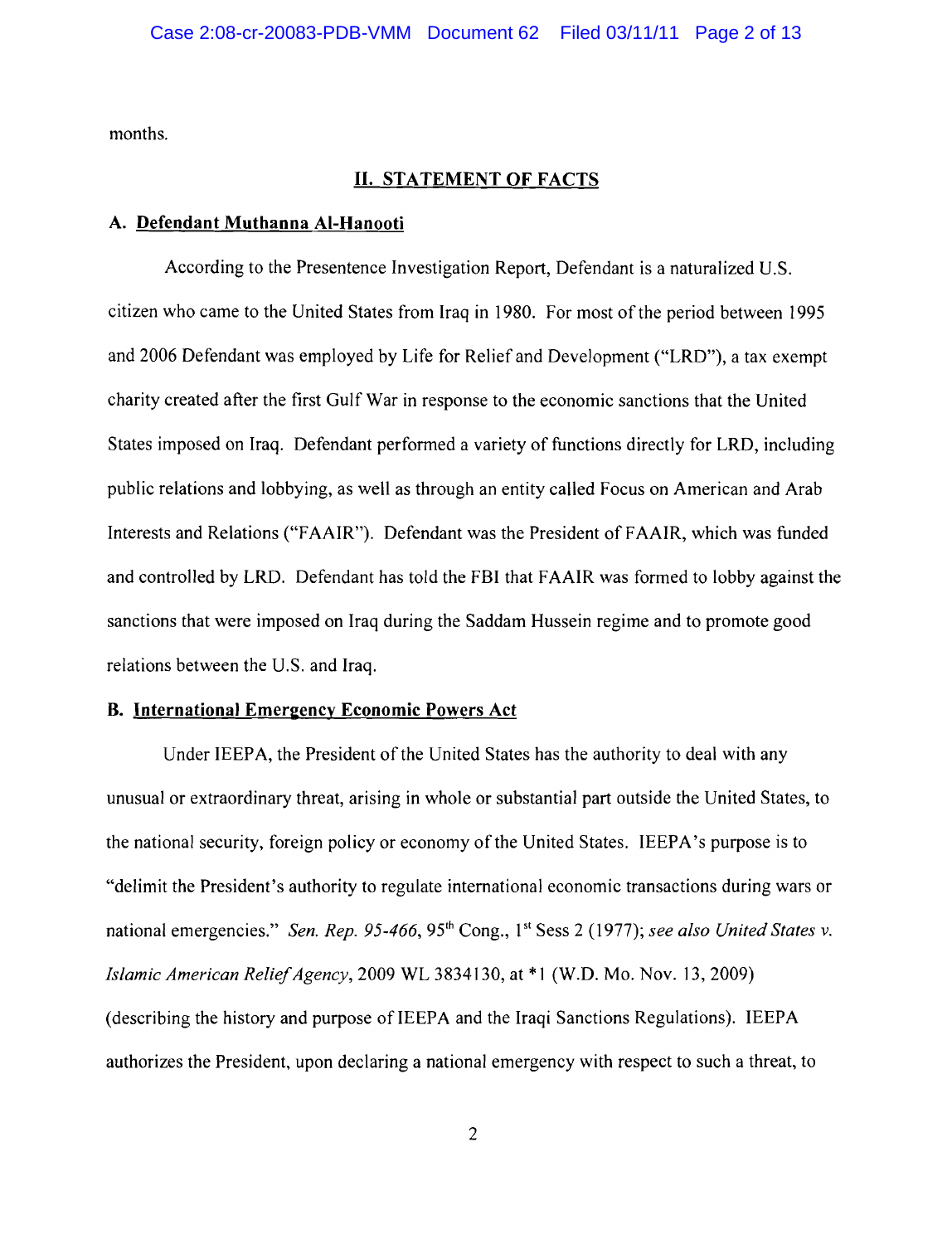### Case 2:08-cr-20083-PDB-VMM Document 62 Filed 03/11/11 Page 3 of 13

take steps to deal with the national emergency, including investigating, regulating, and prohibiting any transaction involving any transaction involving any property in which a foreign country or national thereof has any interest. Once such a national emergency is declared, the President has broad power under IEEPA to impose controls over economic transactions involving transfers abroad and foreign property controls. *See* M. Maureen Murphy, Executive Order 13438: Blocking Property of Certain Persons Who Threaten Stabilization Efforts in Iraq at 6, Congressional Research Service (2010). The President's formal directives in this regard are issued through Executive Orders which have the force and effect of law.

## C. **Iraqi Sanctions ReeuIations**

**In** August of 1990, following Iraq's invasion of Kuwait, President George H.W. Bush issued two Executive Orders, under the authority of IEEPA, that declared a national emergency with respect to Iraq and directed the Secretary of the Treasury to promulgate regulations and take other action necessary to fully realize the purposes of the Executive Orders. Pursuant to this authority, the Secretary of the Treasury issued the Iraqi Sanctions Regulations, Title 31, Code of Federal Regulations, Part 575. **In** May 2003, the Department of Treasury suspended most economic sanctions against Iraq and, in July 2004, terminated the national emergency declared in 1990.

### **D. Defendant Admits That He Violated IEEPA**

Defendant admitted, at the time of his guilty plea, that he violated IEEPA by dealing in an allocation of Iraqi oil.<sup>2</sup> Specifically, in the factual basis provided by Defendant, he admitted

 $2$ This Sentencing Memorandum describes facts relevant to Defendant's plea to Count 2 of the Indictment. The Government understands that Defendant's Sentencing Memorandum will seek to defend and explain his actions with respect to other counts of the Indictment. The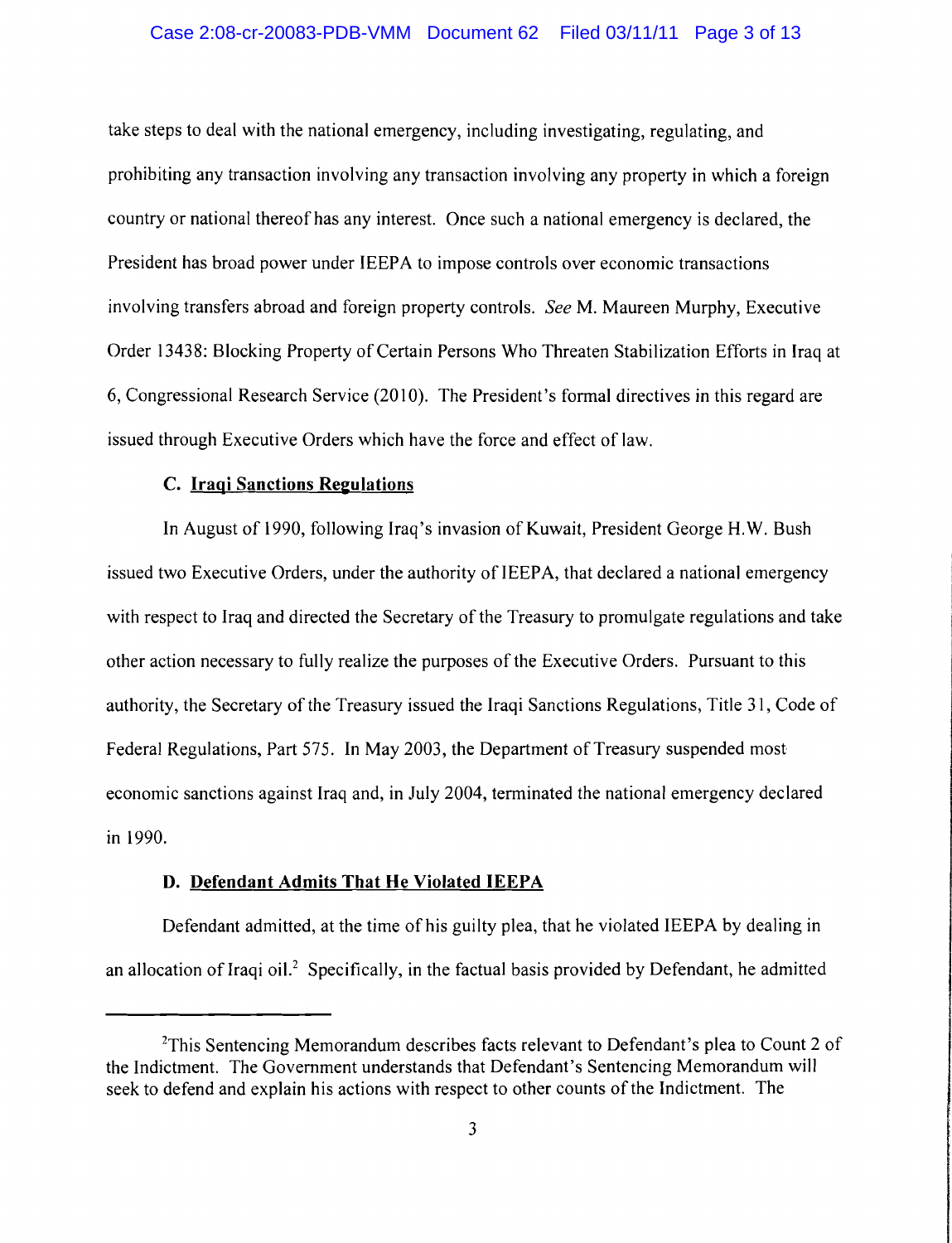as follows:

On or about December 22, 2002 the Government of Iraq gave Defendant MUTHANNA AL-HANOOTI, and Defendant MUTHANNA AL-HANOOTI unlawfully accepted within the Eastern District of Michigan, an allocation of two million barrels of Iraqi oil. Beginning no later than December 2002 and continuing through in or about February 2003, in the Eastern District of Michigan, Defendant MUTHANNA AL-HANOOTI knowingly and willfully dealt in the allocation by causing a contract between the State Oil Marketing Organization (SOMO) (a Government of Iraq entity) and LARU, Ltd. (LARU) (an agent of Defendant MUTHANNA AL-HANOOTI) to be procured on his behalf, committing LARU to transfer money to the Government of Iraq in exchange for two million barrels of Iraqi oil. At no time did defendant MUTHANNA AL-HANOOTI receive a license or other authorization from the Secretary of the Treasury to procure, transfer, or resell Iraqi oil or otherwise deal in any interest in Iraqi oil.

The companies and individuals selected for oil allocations were able to profit by selling

their allocations to brokers and/or companies capable of transporting the oil to a refinery.

According to FBI information, Defendant could have expected to receive a commission up to

\$100,000 for this transfer. $3$ 

## **III. ARGUMENT**

A District Court must impose a sentence "sufficient, but not greater than necessary, to

comply" with the purposes of 18 U.S.c. § 3553(a)(2). *United States* v. *Lanesky,* 494 F.3d 558,

561 (6th Cir. 2007). Section 3553(a)(2) lists the following purposes of sentencing: (A) to reflect

the seriousness of the offense, to promote respect for the law, and to provide just punishment for

Government submits that these arguments are not relevant to the sentencing issues before the Court. Should the Court find otherwise, the Government requests the opportunity to submit a supplemental Memorandum.

 $3$ According to Defendant, he would have realized a profit of approximately \$40,000 for the sale of the two-million barrel allocation.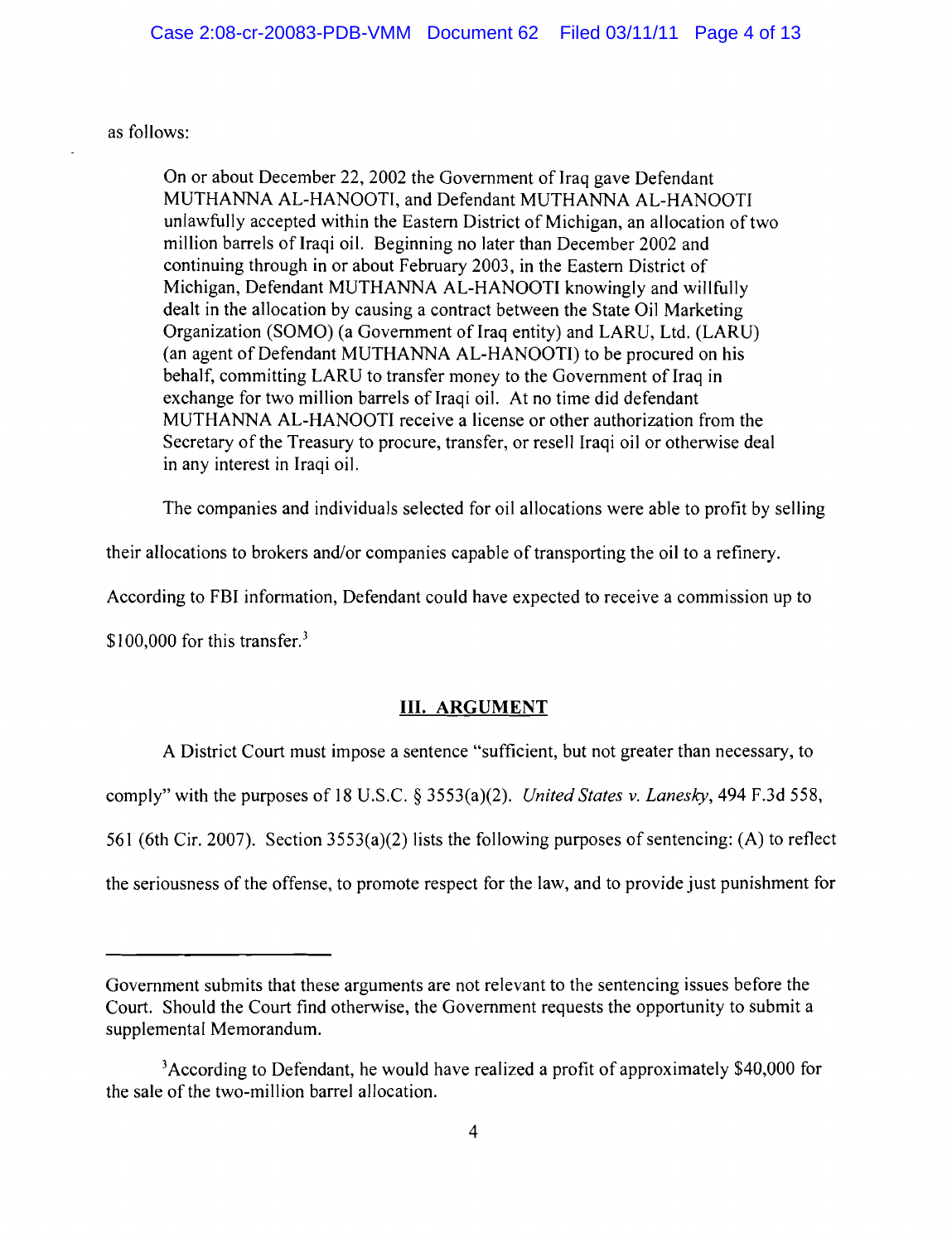### Case 2:08-cr-20083-PDB-VMM Document 62 Filed 03/11/11 Page 5 of 13

the offense; (B) to afford adequate deterrence to criminal conduct; (C) to protect the public from further crimes of the defendant; and  $(D)$  to provide the defendant with needed educational or vocational training, medical care, or other correctional treatment in the most effective manner.

In seeking to achieve these purposes, the Court must consider: (1) the nature and circumstances of the offense and the history and characteristics of the defendant;  $(2)$  the purposes listed above; (3) the kinds of sentences available; (4) the appropriate sentencing guideline range; (5) any other pertinent policy statement issued by the Sentencing Commission; (6) the need to avoid unwarranted sentence disparities among defendants with similar records who have been found guilty of similar conduct; and (7) the need to provide restitution to any victims of the offense.  $18$  U.S.C.  $\S$  3553(a).

Although the Guidelines are no longer mandatory after *United States v. Booker,* 543 U.S. 220 (2005), "a district court should begin all sentencing proceedings by correctly calculating the applicable Guidelines range." *Gall v. United States,* 552 U.S. 38, 49 (2007). The U.S. Supreme Court explained in *Gall* that "[a]s a matter of administration and to secure nationwide consistency, the Guidelines should be the starting point and the initial benchmark." *!d.* Then, "after giving the parties an opportunity to argue for whatever sentence they deem appropriate, the district judge should then consider all of the  $3553(a)$  factors to determine whether they support the sentence requested by a party." *Id.* The Court "may not presume that the Guidelines range is reasonable." *!d* at 50.

Here, a 46-month sentence will reflect the seriousness of the offense, promote respect for the law, provide just punishment, and afford adequate deterrence to Defendant and others who would seek to violate IEEPA.

5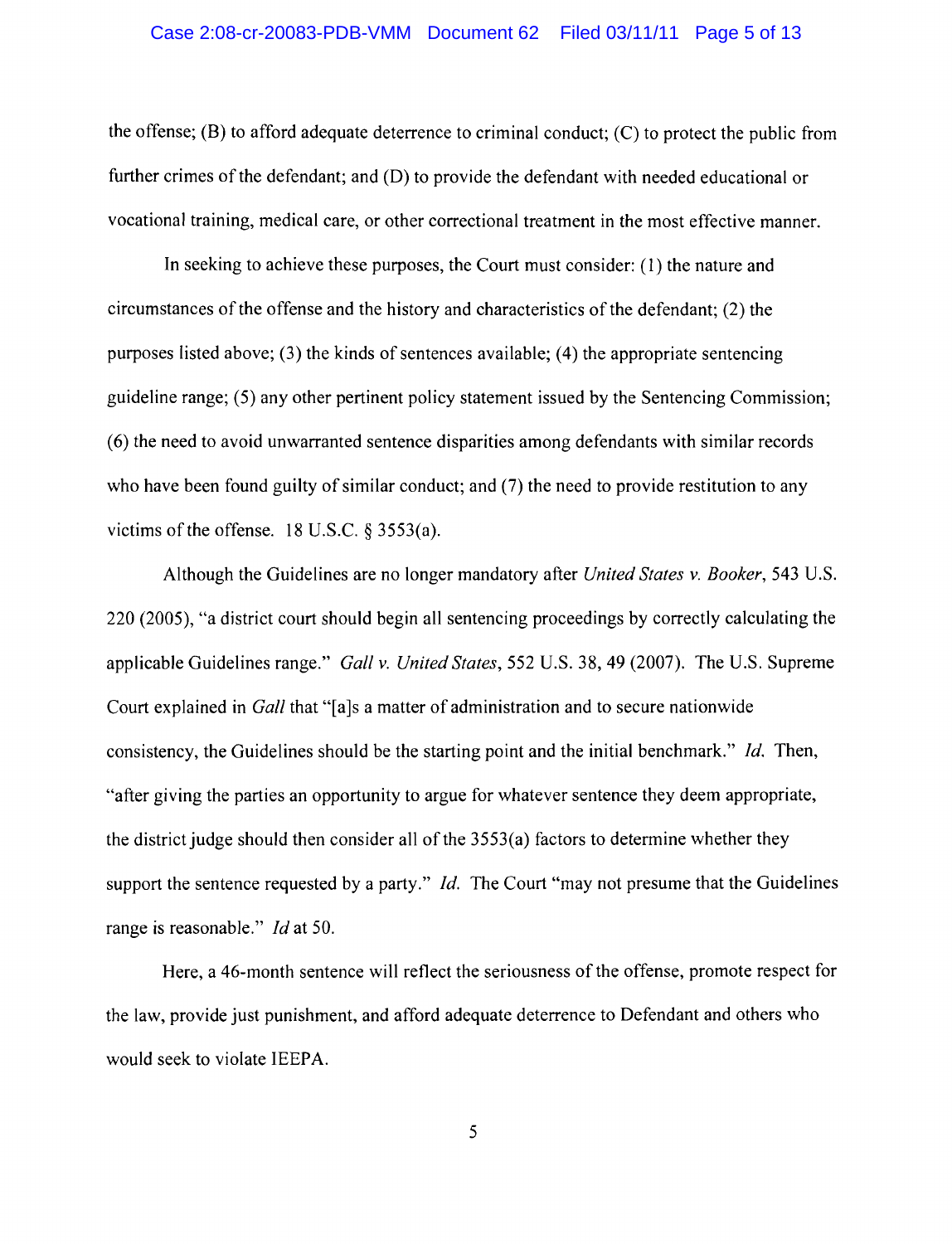### A. The Applicable Sentencing Guidelines Range

Pursuant to the Rule 11 Plea Agreement, the parties have stipulated that the Guideline that applies to Defendant's guilty plea is U.S.S.G. § 2M5.3. Furthermore, the Government has agreed to seek a term of imprisonment no greater than the low end of the Guidelines range, which in this case is 46 months. The parties have also agreed that Defendant's criminal history category is Category 1.

### B. The Nature and Circumstances of the Offense

In direct contravention of IEEPA and the Iraqi Sanctions Regulations, Defendant willfully chose to unlawfully accept a valuable allocation of oil from the Iraqi government that was subject of the sanctions regime described herein. More specifically, Defendant caused a contract between SOMO and an oil trading company, Laru, to be procured on his behalf. In December 2002, in a document deemed top secret by the Government of Iraq, the Vice President of Iraq directed the Iraqi Minister of Petroleum to allocate to Al-Hanooti the right to purchase two millions barrels of Iraqi oil. In January 2003, Al-Hanooti advised SOMO that he had assigned his two million barrel allocation to Laru. In February 2003, AI-Hanooti contacted SOMO to discuss the assignment of his oil allocation to Laru and he was informed that SOMO was willing to execute a contract with Laru acting on his behalf. That same month, a contract was entered into between SOMO and Laru, entitling Laru to purchase two million barrels of Iraqi oil through the end of March 2003. At the end of February, the Government of Iraq ratified the oil contract and the United Nations approved it. The contract was never performed because of the commencement of military operations in Iraq in March 2003.

As Defendant was engaging in this transaction, in late 2002 and early 2003, war between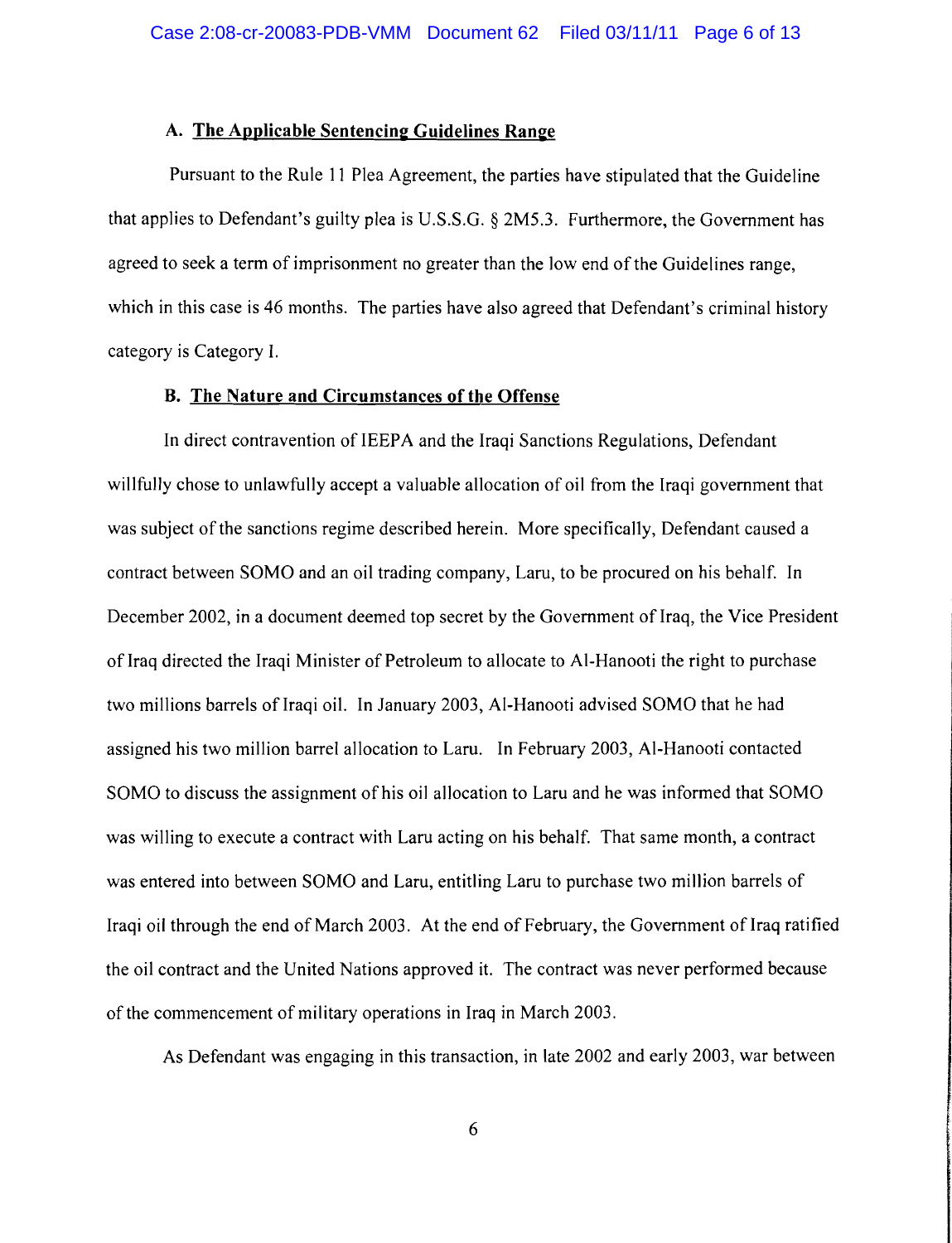### Case 2:08-cr-20083-PDB-VMM Document 62 Filed 03/11/11 Page 7 of 13

the United States and Iraq was imminent. Defendant chose to ignore the national emergency that had been declared with respect to Iraq and, instead, consummate for his own benefit a significant financial transaction with the highest levels ofthe Saddam Hussein regime.

Defendant "does not dispute that the Vice President of Iraq directed [sic] Minister of petroleum to allocate a contract for the sale of oil for the benefit of AI-Hanooti, and that Al-Hanooti accepted the same." *Defendant's Objections to PSR* at 2. Defendant claims that the allocation was simply a gift from the government of Iraq for past humanitarian efforts on behalf of the people of Iraq. However, Defendant's conduct would be illegal even if the oil allocation was a "gift." Defendant has admitted that high-ranking Iraqi official Naji Sabri Al-Hadithi ("Al-Hadithi" $\gamma$ <sup>4</sup> proposed giving him the oil allocation (or "coupon") in order for FAAIR to expand its liaison work in Iraq; and Defendant told the FBI that he intended to use the money to create print publications and a video documentary about United Nations sanctions against Iraq and the humanitarian conditions created by the sanctions, i.e., matters that were very much of concern for the Saddam Hussein regime. Accordingly, by Defendant's own admission the oil allocation was clearly a payment for services rendered to Iraq in the past, in the future, or both. In any event, the allocation was not a gift.

## C. **History and Characteristics of the Defendant**

Under 18 U.S.C.  $\frac{2553(a)}{1}$ , the Court should also consider the history and characteristics ofthe defendant. Defendant was born in Iraq in 1959 and became a naturalized U.S. citizen in 1995. Defendant has no criminal history, a factor already considered in the

<sup>4</sup>Defendant has variously described Al-Hadithi as either the Iraqi Minister of Foreign Affairs or the Iraqi Minister of Oil at the end of the Saddam Hussein regime.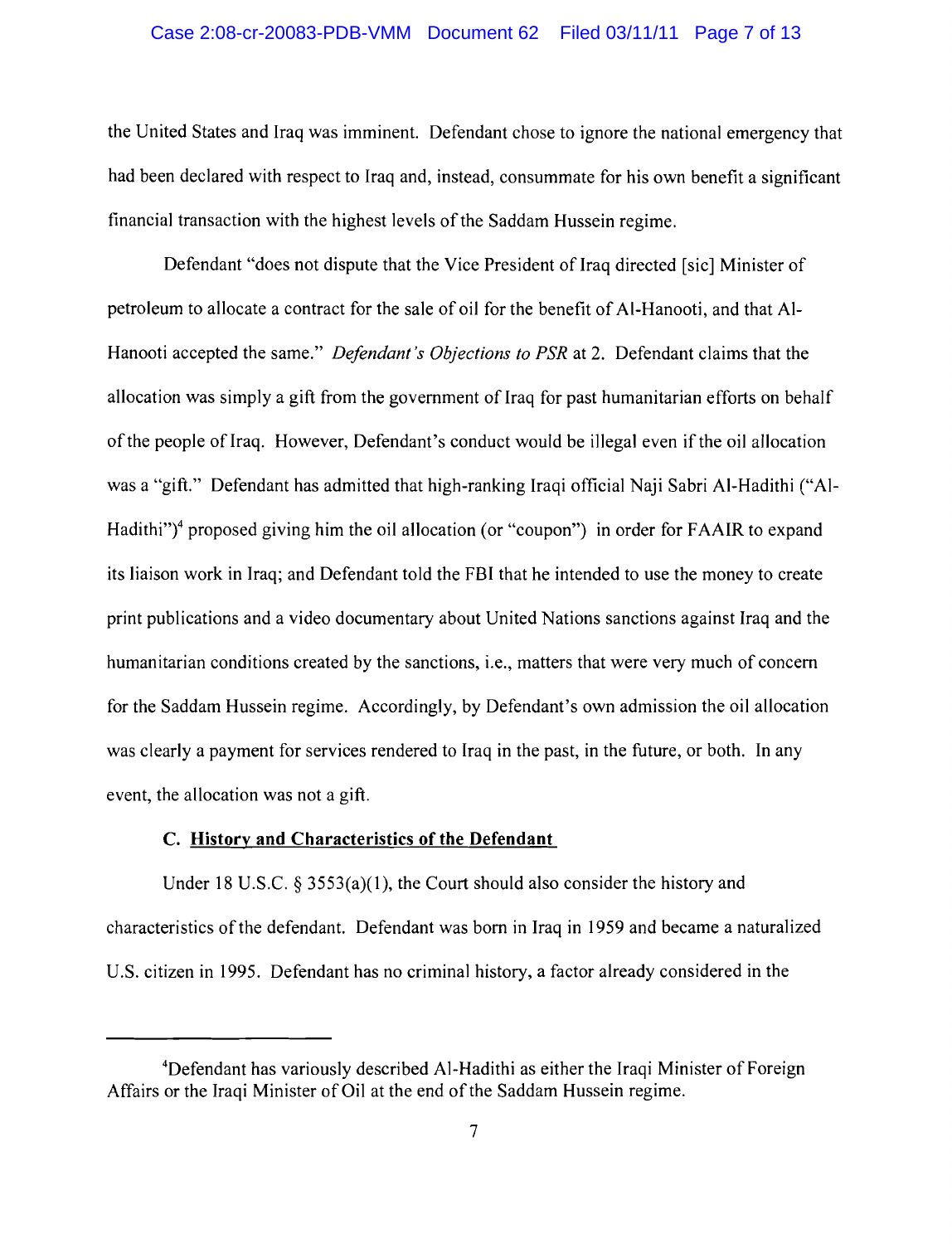calculation of the Guidelines range. However, Defendant's criminal activity here evinces a willful scheme to profit financially from the Saddam Hussein regime. Rather than being the result of a single mistake or bad decision, Defendant's crime was the result of a protracted effort to secure the oil al1ocation; indeed, Defendant has told the FBI that he first discussed the oil allocation with AI-Hadithi approximately one year before the 2002 Congressional delegation. In sum, Defendant placed his personal interests ahead of respect for the law and should be sentenced accordingly.

## **D. The Need to Promote Respect for the Law, to Provide Just Punishment, to Afford Adequate Deterrence, and to Protect the Public**

Deterrence and promoting respect for the law should be a principal goal of the Court's sentence. A significant sentence will serve as a true warning to the next person who finds himself or herself tempted to do business with a sanctioned country, and make it plain to such a wrongdoer that there is a significant legal consequence for violating an embargo for personal profit. The imposition of a 46-month sentence will send a message that IEEPA violations are as Congress, the President, the Department of Treasury, and the Guidelines intended them to be grave matters of national security that warrant meaningful punishment.

#### **E. Departures and Variances**

Courts should still consider, though they are not bound by, Guidelines advice on departures. *United States v. Forrest,* 402 F.3d 678, 689-90 (6th Cir. 2006). Even though the Guidelines are advisory rather than mandatory, they are "the product of careful study based on extensive empirical evidence derived from the review of thousands of individual sentencing decisions." *Gall,* 552 U.S. at 46. If the Court finds a sentence outside the Guidelines range is warranted, the Court "must consider the extent of the deviation and ensure that the justification is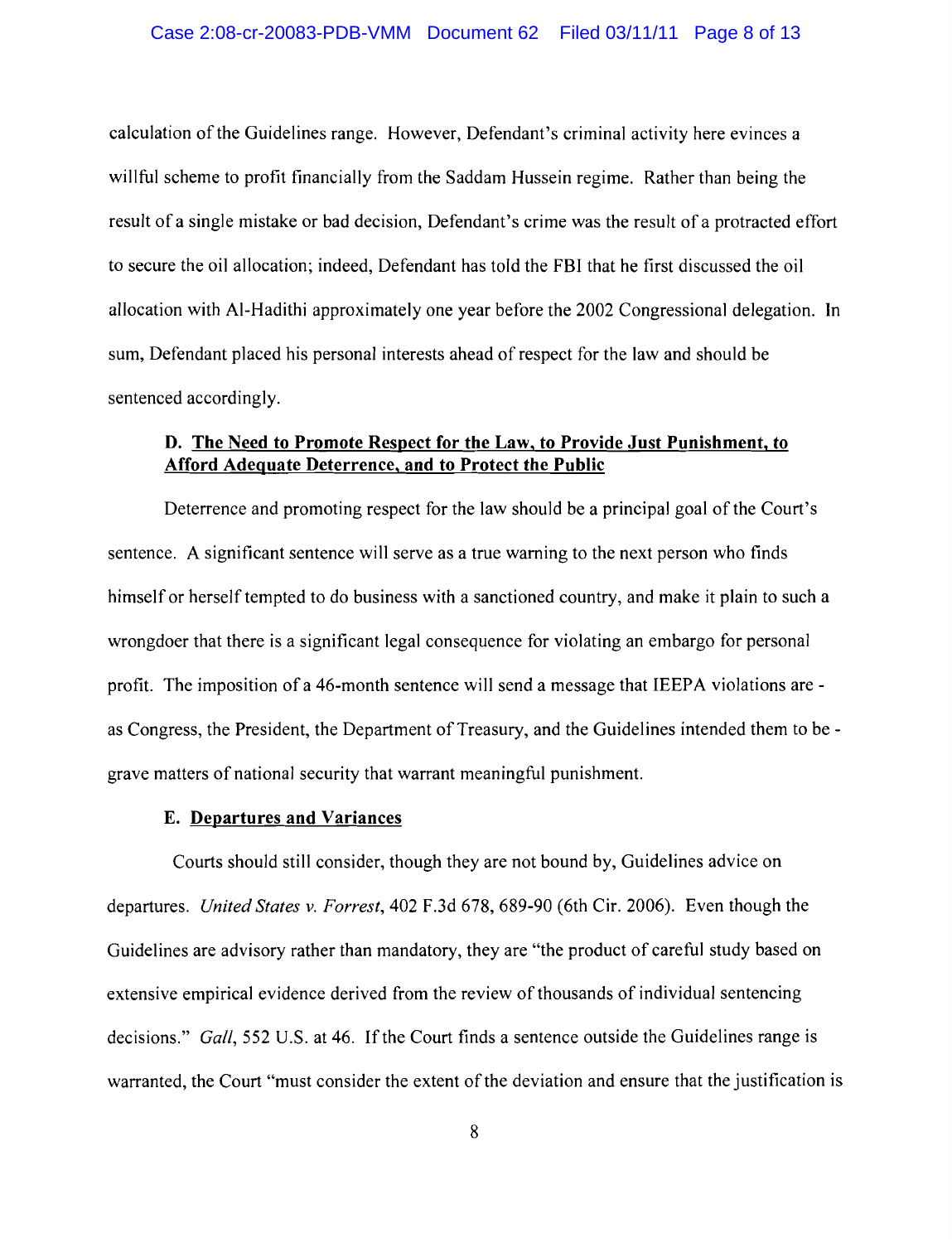#### Case 2:08-cr-20083-PDB-VMM Document 62 Filed 03/11/11 Page 9 of 13

sufficiently compelling to support the degree of the variance." *Id.* at 50. A "major departure should be supported by a more significant justification than a minor one." *Id.* 

In his objections to the Presentence Investigation Report, Defendant has indicated that he considers himself eligible for a departure based on his "extraordinary service to the United States during the early months of its occupation of Iraq by serving as a liaison with local government and other officials and the Coalition Occupation Authority in the Baghdad area." However, the facts do not bear out Defendant's assertions.

First, Defendant has told the FBI that, following the entry of coalition forces into Iraq in March 2003, he made approximately two or three visits to Iraq. Defendant has further stated that during these visits to Iraq he acted in his capacity as President of FAAIR and that he met with representatives of the U.S. military to discuss humanitarian issues, cultural awareness, and prevention of terrorism in Iraq. However, Defendant could only recall by name one U.S. official with whom he met and he told the FBI that no U.S. government entity instructed Defendant to perform any tasks, nor did the U.S. government offer or pay anything for Defendant or FAAIR. Defendant should not receive a departure for merely doing his job at FAAIR. *Cf United States*  v. *Repking,* 467 F.3d 1091, 1095-96 (7th Cir. 2006) (charitable works not extraordinary because they were within the scope of defendant's job responsibilities as president of a bank).

Second, Defendant has argued that he should receive a departure because he worked under "extraordinarily difficult physical conditions at great personal risk, [and] provided invaluable assistance to U.S. officials seeking to establish a working relationship with the Sunni community in Baghdad and the surrounding area." However, the only substantiated "risk" Defendant encountered in Iraq arose not from work he did on behalf of the U.S. government, but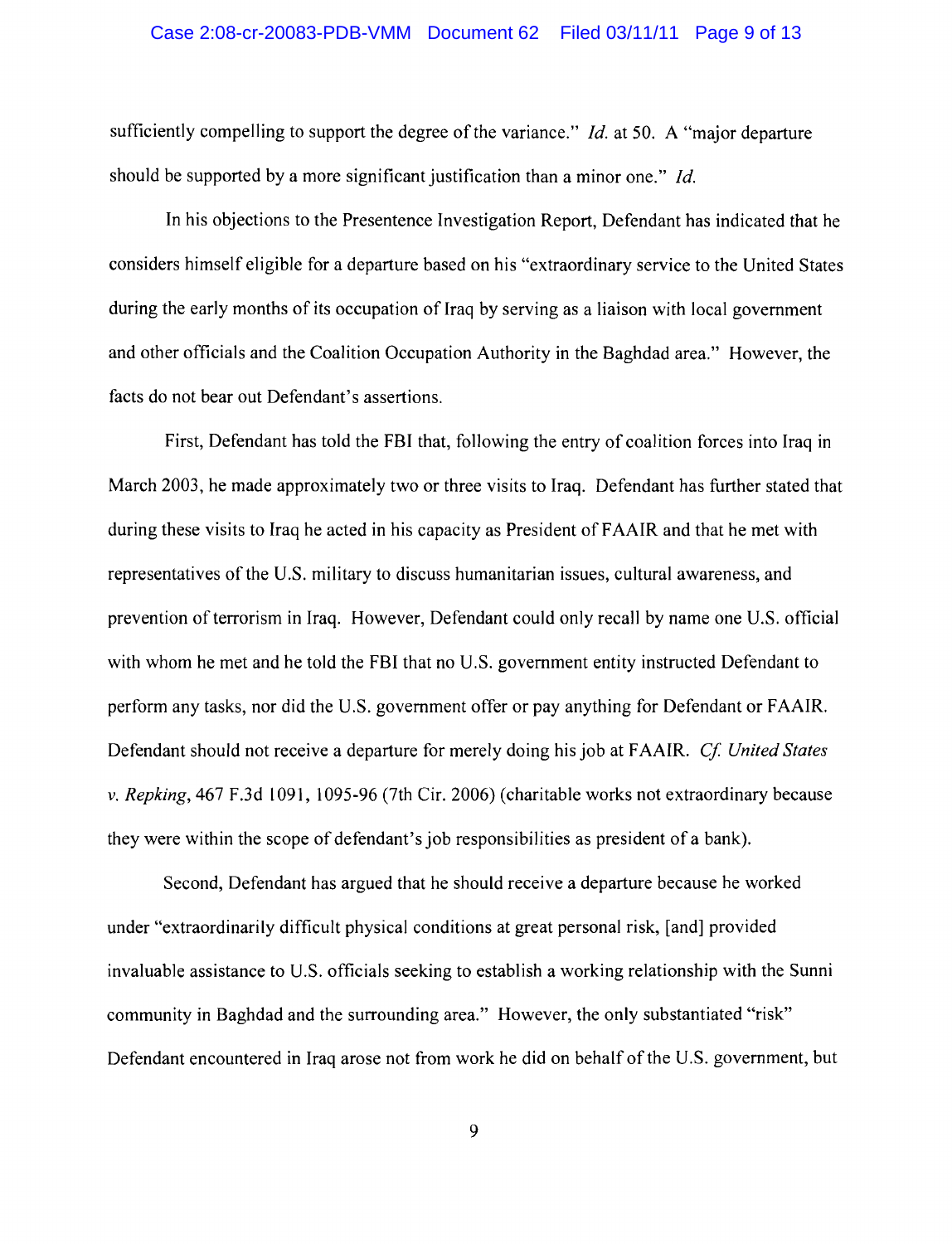rather in his individual capacity as President of FAAIR. Defendant told the FBI that in March 2004 he traveled by car with a driver from Amman to Baghdad on behalf of FAAIR and was accosted and robbed at gunpoint. Defendant specifically told the FBI that he was using LRD funding for the trip and was intending to do work that would further justify LRD support. To the extent Defendant exposed himself to any "risk" it was on account of his own work for FAAIR and LRD, not the U.S. government.

Even if Defendant's activity in Iraq could be considered service to the United States, which it cannot, it is not sufficient basis for a departure. Pursuant to U.S.S.G. § 5H1.11, civic, charitable, or public service and prior good works are not ordinarily relevant in determining whether a departure is warranted. *See, e.g., United States* v. *Gaines,* 295 F.3d 293, 303 (2d Cir. 2002) (denying downward departure based on a defendant's prior cooperation with prosecution where that cooperation occurred far in the past and, therefore, was 'akin' to prior good works); *United States* v. *Morken,* 133 F.3d 628 (8th Cir. 1998) (charitable and community contributions not extraordinary for someone of defendant's income and position); *United States* v. *Serrata, 425*  F.3d 886, 914 (lOth Cir. 2005) (totality of the circumstances did not justify departure based on employment history and civic, charitable, and public service activities where such activities are commendable but not 'present to an unusual degree' as required by U.S.S.G. § 5K2.0).

## F. The Need to Avoid Unwarranted Sentence Disparities Among Defendants with Similar Records Who Have Been Found Guilty of Similar Conduct

It is the Government's understanding that Defendant will request a sentence of probation. This request is unreasonable given the seriousness of the offense, as well as the fact that it would be at odds with the sentence imposed in a recent, similar case in this District.

The starting point in the Court's analysis under  $\S$  3553(a)(6) is the sentences of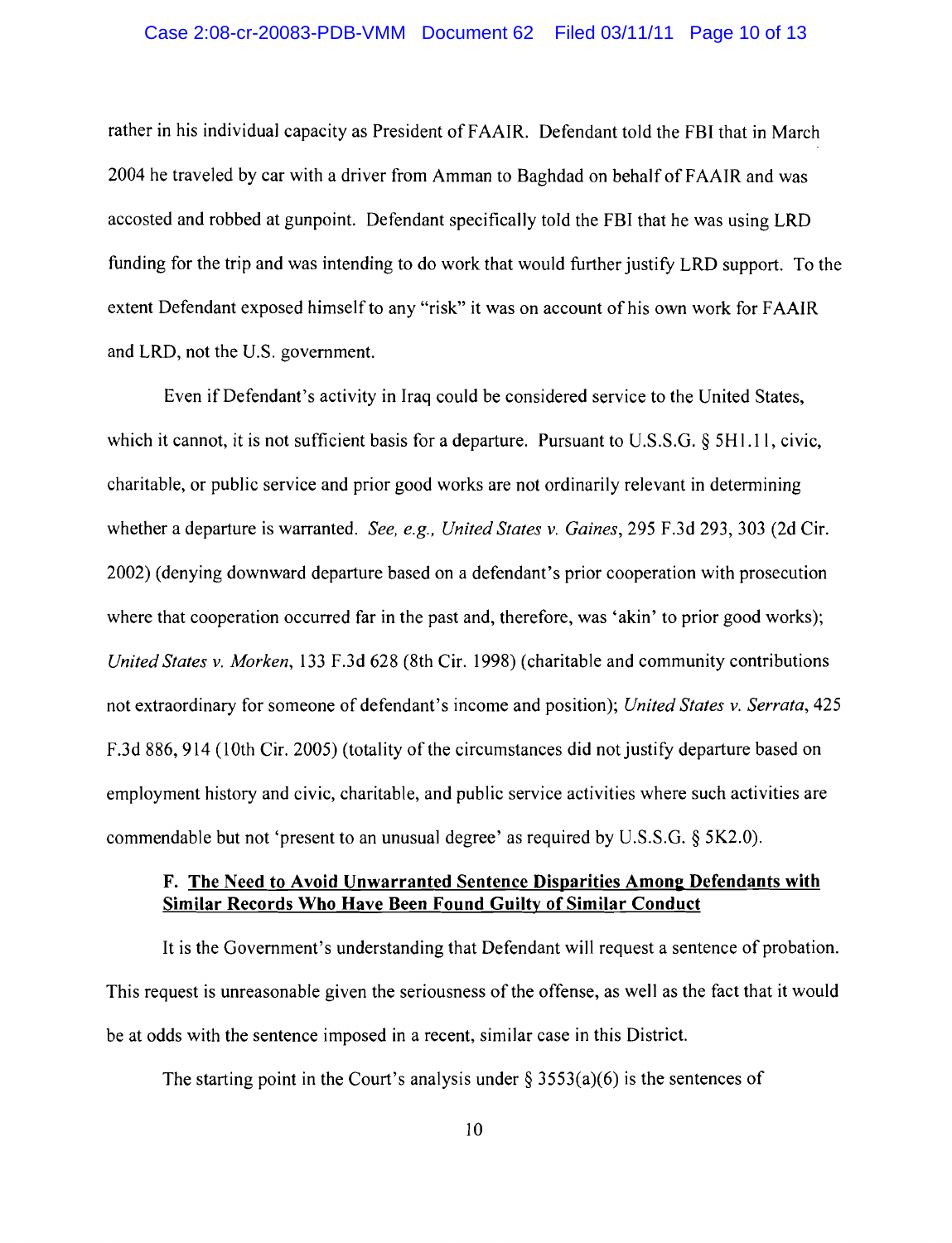"defendants with similar records who have been found guilty of similar conduct." 18 U.S.C. § 3553(a)(6). On June 9, 2009 Judge Nancy G. Edmunds sentenced defendant Najib Shemami to 46 months of incarceration following his January 2009 plea to Conspiracy to Violate IEEPA (18 U.S.C. § 371, 50 U.S.C. § 1705(b)). Pursuant to the plea agreement in that case, the parties stipulated that the sentence of incarceration would not exceed 57 months, based on a stipulated Guidelines range of 46-57 months, the same range at issue here. Shemami had been charged in a four count indictment with conspiracy to act as an agent of a foreign government (18 U.S.C. §§ 371, 951(a)), acting as an agent of a foreign government (18 U.S.c. § 951 (a)), violating IEEPA (50 U.S.C.  $\S$  1701 et seq.), and making a false statement (18 U.S.C.  $\S$  1001(a)(2)). The charges against Shemami are very similar to the charges against Defendant and both defendants ultimately pled guilty to the same offense - violating IEEPA. That Shemami received a 46 month sentence in this District less than two years ago on the same charge is compelling support for the Government's requested sentence and demonstrates that similarly situated defendants have been sentenced to significant periods of incarceration. Accordingly, the Government's request of 46 months incarceration for Defendant is appropriate.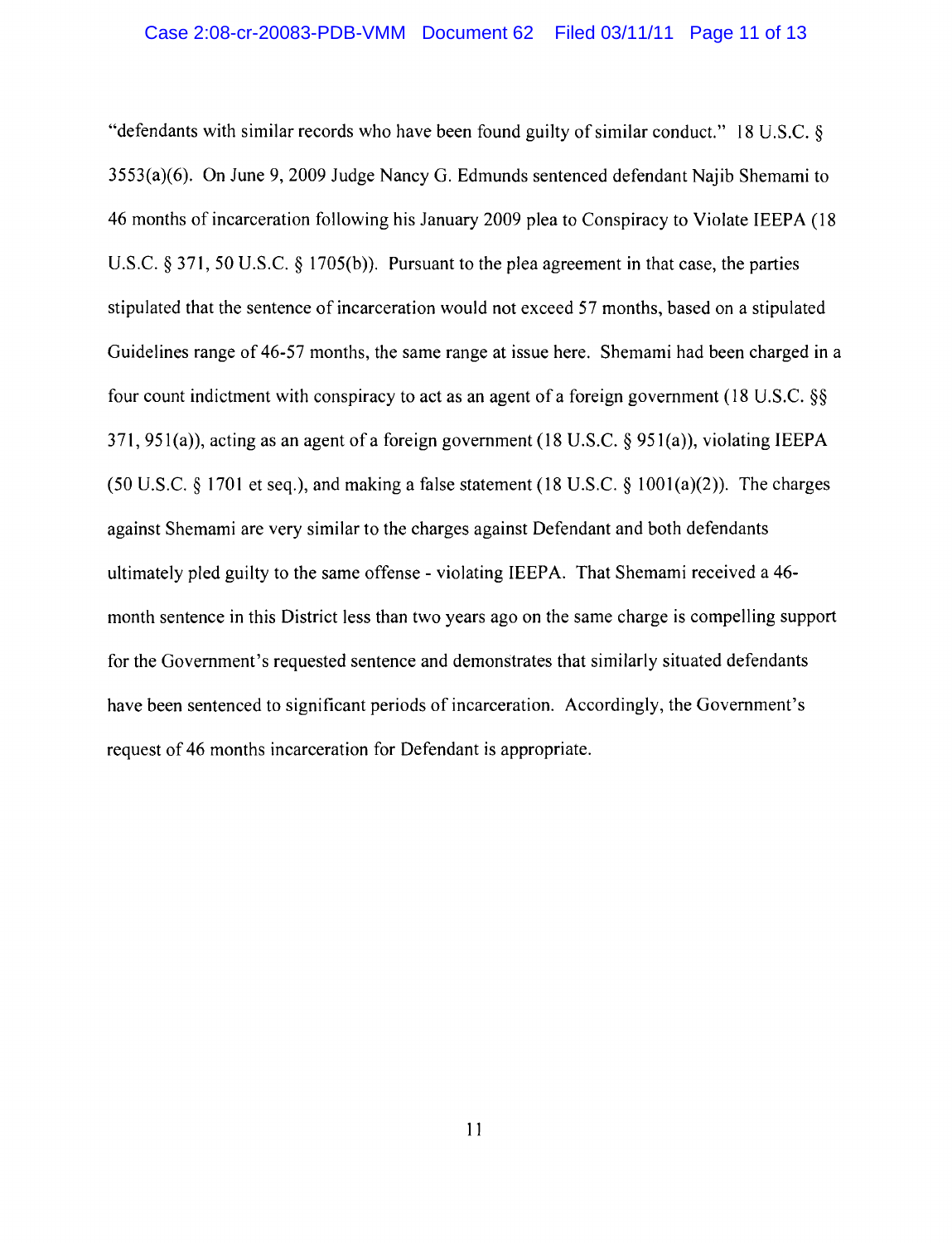Case 2:08-cr-20083-PDB-VMM Document 62 Filed 03/11/11 Page 12 of 13

## **IV. CONCLUSION**

For all of the foregoing reasons, the Government respectfully requests that the Court impose a sentence of 46 months.

By:

Respectfully submitted,

MICHAEL 1. MULLANEY Acting United States Attorney

oshu hin

KARL A. SANDOVAL JOSHUA 1. LAROCCA Department of Justice National Security Division 950 Pennsylvania Avenue Washington, D.C. 20530 (202) 514-5385

Dated: March 11, 2011